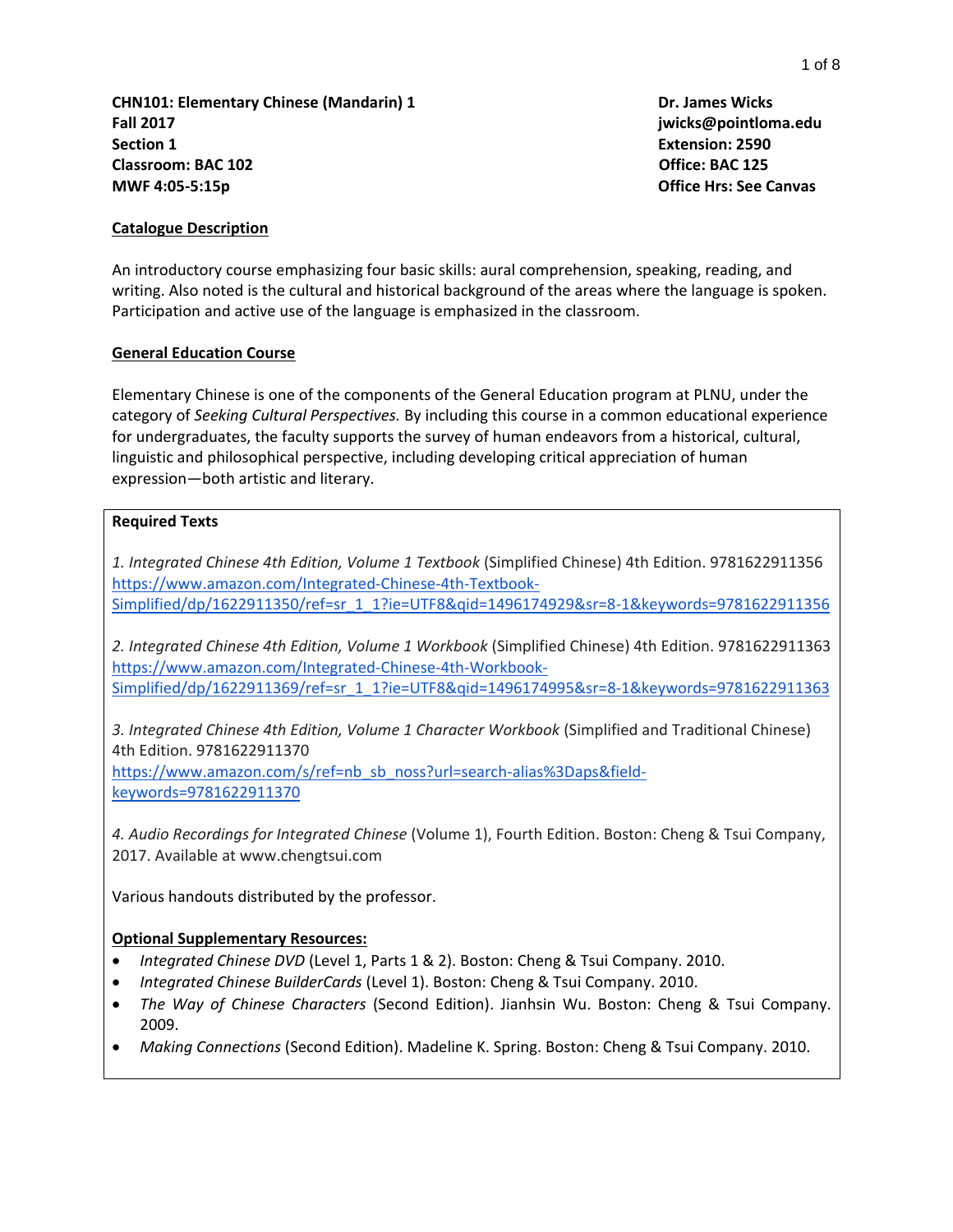# **General Education Learning Outcomes (GELOs)**

### **Learning: Informed by our Faith in Christ**

*Students will:*

- Demonstrate effective written and oral communication skills, both as individuals and in groups;
- Use quantitative analysis, qualitative analysis, and logic skills to address questions and solve problems; and
- Demonstrate the effective and responsible use of information from a variety of sources.

# **Growing: In a Christ-Centered Faith Community**

*Students will:*

- Examine the complexity of systems in the light of the reconciling work of God in Christ; and
- Demonstrate a respect for the relationships within and across diverse communities.

# **Serving: In a Context of Christian Faith**

*Students will:*

 Engage in acts of devotion and works of mercy informed by the Christian scriptures and tradition, rooted in local congregations, and expressed as love of God and neighbor.

### **Course Learning Outcomes**

### *Students will be able to:*

1. Speak Chinese at a year 1 level using basic formulaic and memorized materials within the student's own experience.

2. Comprehend basic connected discourse that uses vocabulary and grammar within the student's own experience.

3. Write discrete sentences as well as simple connected paragraphs using memorized vocabulary and grammar structures.

4. Read cultural readings that employ familiar vocabulary as well as learned grammatical structures.

5. Demonstrate comprehension of basic cultural mores and patterns of living of the target cultures studied.

Students will gain listening, speaking, reading and writing skills in standard (Mandarin) Chinese, attaining approximately the Novice High level on the ACTFL proficiency scale. Specifically, students will be able to achieve the following:

- *Listening* Understand short, fixed utterances and some sentence-length utterances, especially where context supports understanding and speech is clear. Students will also be able to comprehend limited vocabulary and some simple questions and statements about family members, age, address, time, locations, interests, needs and daily activities.
- *Speaking* Make short statements and ask simple questions, primarily by relying on memorized utterances but occasionally by recombining familiar phrases and fragments. Vocabulary centers on areas such as common objects, places, daily activities, hobbies, etc.
- *Reading* Identify a limited number of character components and high-frequency characters in areas of immediate need. Students will be able to read typical messages for instructional and directional purposes, such as prices in stores, times and dates on schedules, and simple directions.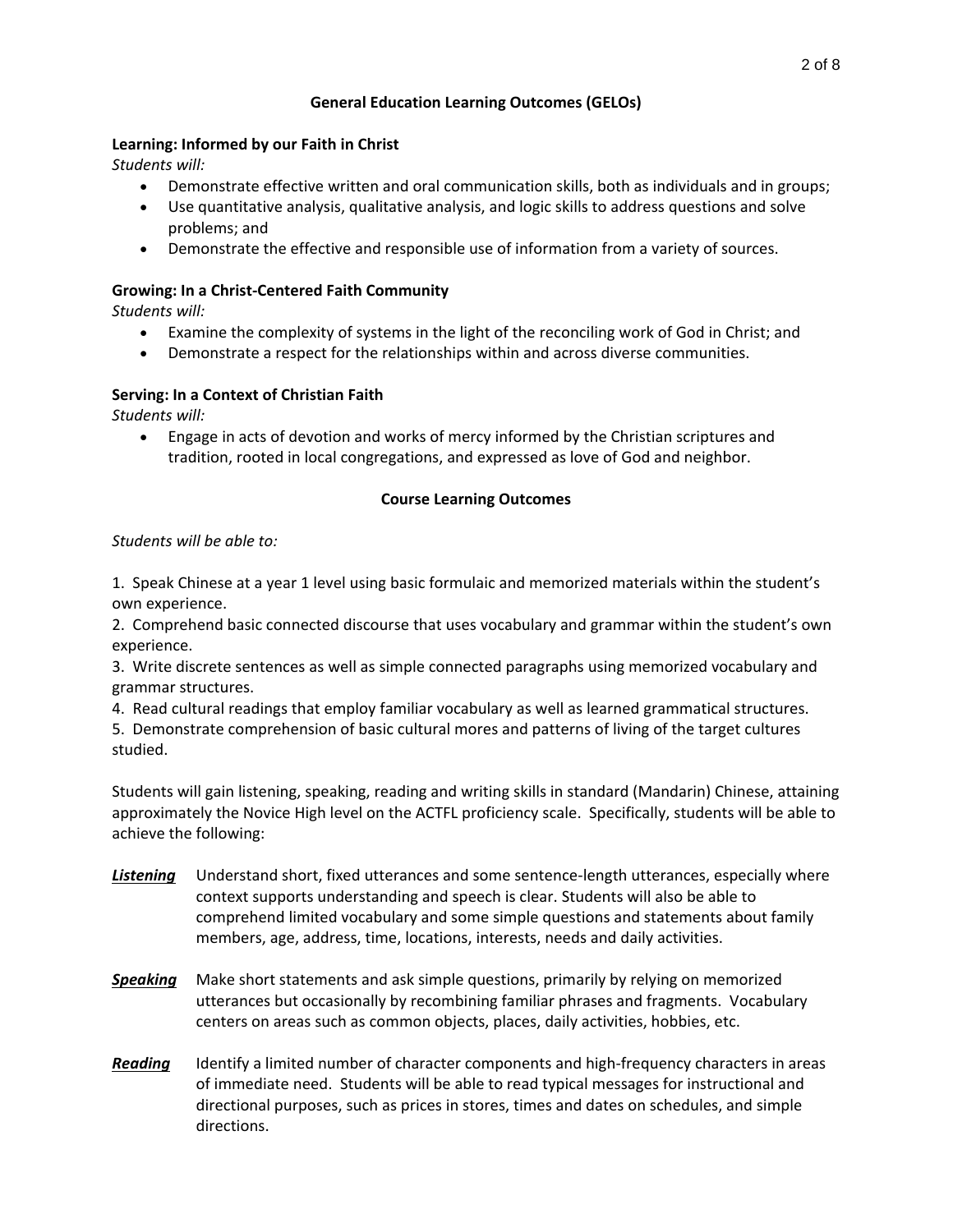*Writing* Write fixed expressions and short statements. Vocabulary centers on areas such as common objects, places, daily activities, hobbies, etc. Students will also be able to write names, numbers, dates, their own nationality, and other simple autobiographical information as well as some short phrases.

### **PLNU Mission: To Teach ~ To Shape ~ To Send**

Point Loma Nazarene University exists to provide higher education in a vital Christian community where minds are engaged and challenged, character is modeled and formed, and service becomes an expression of faith. Being of Wesleyan heritage, we aspire to be a learning community where grace is foundational, truth is pursued, and holiness is a way of life.

#### **Course Policies and Requirements**

**Attendance:** *Attendance is required. Missing class for other than medical emergencies or excused absences will affect your grade, as per the University Catalog.* Regular and punctual attendance at all classes is considered essential to optimum academic achievement. If the student is absent from more than 10 percent of class meetings, the faculty member has the option of filing a written report which may result in de-enrollment. If the absences exceed 20 percent, the student may be de-enrolled without notice. If the date of de-enrollment is past the last date to withdraw from a class, the student will be assigned a grade of W or WF consistent with university policy in the grading section of the catalog. See [Academic Policies](http://catalog.pointloma.edu/content.php?catoid=24&navoid=1581) in the (undergrad/graduate as appropriate) academic catalog.

**Class Preparation:** All assignments must be completed prior to the assigned due date and time. Some assignments will be discussed in class while others will be completed individually but not discussed.

Maintaining the sequence and pacing of the curriculum is important as it has been purposely designed for meaningful comprehension. By not following the intended curriculum, you may not allow yourself adequate opportunity to focus on all areas of the material. Students are expected to listen to the audio recordings and practice speaking and writing characters on a regular basis. No language can be acquired overnight; the best way to build up Chinese language proficiency is gradually, through frequent interaction with the course material.

**Class Participation:** *Regular* contributions to class discussion are expected, including but not restricted to discussions of readings, related experiential exercises, and open dialogue. Despite the size of the class, I want everyone to feel compelled to share their thoughts on assigned readings. Enthusiastic and responsible participation in assigned group projects (in-class and outside of class) is expected of all.

**Late Paper and Paper Submission Policy:** Hand in your assignment by the time class begins on the day the assignment is due. Scores on work submitted after class starts, due to student tardiness, will be deducted by one letter grade. Unless pre-arranged, students must attend the entire class session on days homework is due in order to receive credit on their assignments.

**E-Mail:** Please use e-mail for simple, logistical questions or clarifications. Write: "CHN101" in the subject line. Allow 24 hours/ 1 business day (M-F, 8am to 5pm) for a reply.

**Cell phones and computers:** may be used for classroom related activities only.

**Public Discourse:** Much of the work we will do in this class is cooperative, by nature of the class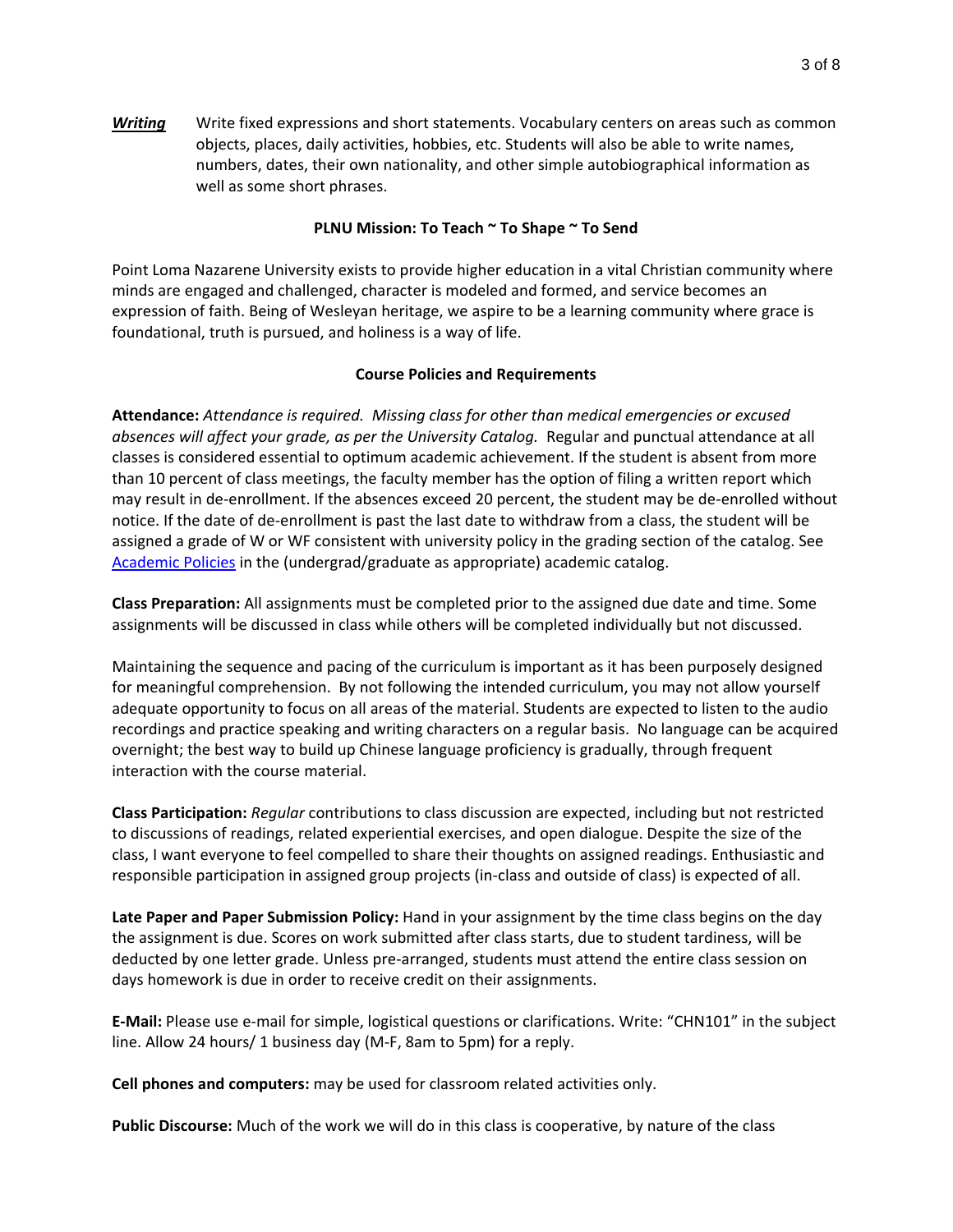discussions and general feedback given to written work and/projects; thus you should think of all your writing and speaking for and in class as public, not private, discourse. By continuing in this class, you acknowledge that your work will be viewed by others in the class.

**Inclusive Language:** *Because the Literature, Journalism, and Modern Language department recognizes the power of language, all public language used in this course, including written and spoken discourse, will be inclusive. This standard is outlined by all major academic style guides, including MLA, APA, and Chicago, and is the norm in university-level work.* These academic style guides provide background information and good examples of how to maintain non-sexist language use in your writing.

**Academic Honesty/ Policy on Plagiarism**: Students should demonstrate academic honesty by doing original work and by giving appropriate credit to the ideas of others. As explained in the university catalog, academic dishonesty is the act of presenting information, ideas, and/or concepts as one's own when in reality they are the results of another person's creativity and effort. Violations of university academic honesty include cheating, plagiarism, falsification, aiding the academic dishonesty of others, or malicious misuse of university resources. A faculty member who believes a situation involving academic dishonesty has been detected may assign a failing grade for a) that particular assignment or examination, and/or b) the course following the procedure in the university catalog. Students may appeal also using the procedure in the university catalog. See [Academic Policies](http://catalog.pointloma.edu/content.php?catoid=24&navoid=1581#Academic_Honesty) for further information.

**Academic Accommodations:** While all students are expected to meet the minimum academic standards for completion of this course as established by the instructor, students with disabilities may request academic accommodations. At Point Loma Nazarene University, students must request that academic accommodations by filing documentation with the [Disability Resource Center](http://www.pointloma.edu/experience/offices/administrative-offices/academic-advising-office/disability-resource-center) (DRC), located in the Bond Academic Center. Once the student files documentation, the Disability Resource Center will contact the student's instructors and provide written recommendations for reasonable and appropriate accommodations to meet the individual needs of the student. See [Academic Policies](http://catalog.pointloma.edu/content.php?catoid=24&navoid=1581) in the (undergrad/graduate as appropriate) academic catalog.

**Final Examination:** *The published time for the final examination is one of the considerations when enrolling for a course. Students are expected to arrange their personal affairs to fit the examination schedule.* Successful completion of this class requires taking the final examination on its scheduled day. No requests for early examinations or alternative days will be approved.

**FERPA Policy:** In compliance with federal law, neither PLNU student ID nor social security number should be used in publicly posted grades or returned sets of assignments without student written permission. Also in compliance with FERPA, you will be the only person given information about your progress in this class unless you have designated others to receive it in the "Information Release" section of the student portal. See [Academic Policies](http://catalog.pointloma.edu/content.php?catoid=24&navoid=1581) in the (undergrad/ graduate as appropriate) academic catalog.

**LJML Department Policies: available at this [link.](http://www.pointloma.edu/sites/default/files/filemanager/Literature_Journalism__Modern_Languages/LJML_Department_Syllabus_Statments_final_2016-17.pdf)** 

**PLNU Copyright Policy:** Point Loma Nazarene University, as a non-profit educational institution, is entitled by law to use materials protected by the US Copyright Act for classroom education. Any use of those materials outside the class may violate the law.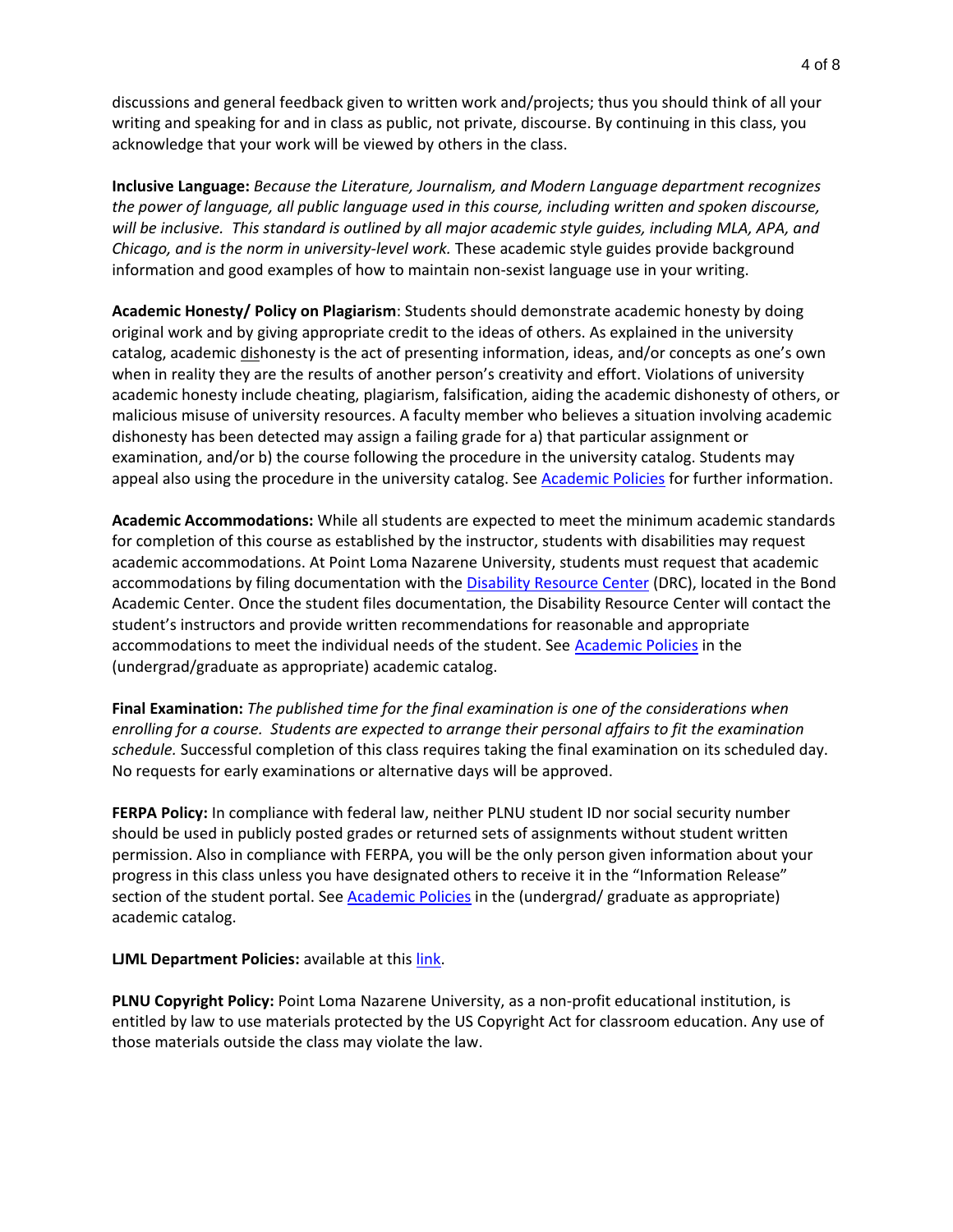#### **Grading Scale**

| 94-100 | A  |
|--------|----|
| 90-93  | А- |
| 88-89  | B+ |
| 84-87  | в  |
| 80-83  | B- |
| 78-79  | C+ |
| 74-77  | C  |
| 70-73  | C- |
| 60-69  | D  |
| 0-59   | F  |

#### **Grading and Assignments**

- 10% Attendance and Class Participation
- 30% Homework and Assignments
- 20% Quizzes
- 20% Tests
- 20% Midterm Exam

#### **Class Participation Note:**

Arrive to class on time; use smart phones and laptops for classroom use, complete unannounced assignments; work with peers in small groups; ask and respond to questions in class; pay attention to presentations, lectures, and films; take notes; attend the entire class.

Regarding the requirement that students use smart phones and laptops for classroom use, please note failure to comply will result in a "0" for the total class participation score.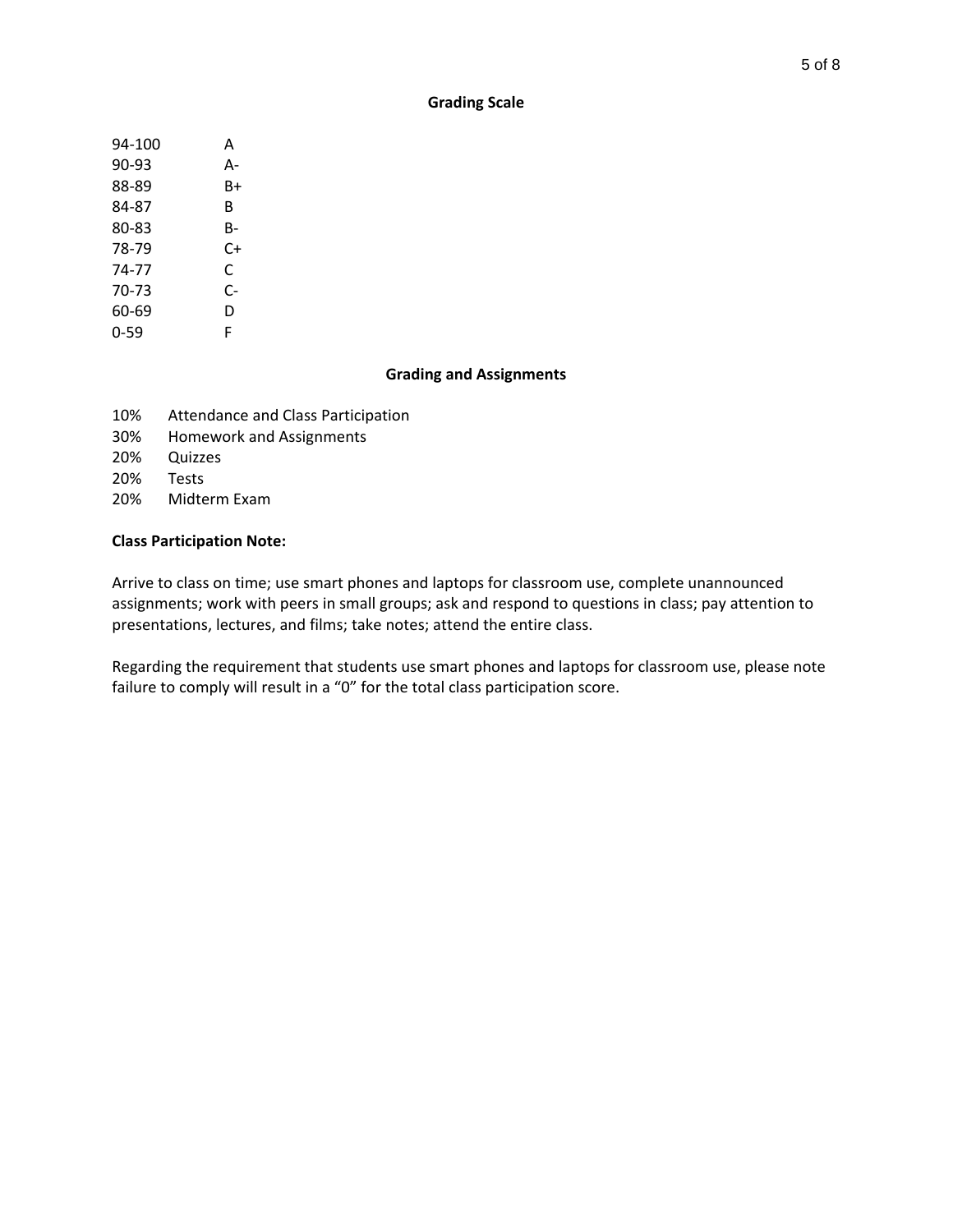# **Course Schedule** *Subject to Change*

| List of Abbreviations:         |                                  |  |  |  |
|--------------------------------|----------------------------------|--|--|--|
| AU: Audio recordings           | <b>RC: Reading Comprehension</b> |  |  |  |
| <b>CWB: Character Workbook</b> | <b>TB: Textbook</b>              |  |  |  |
| D: Dialogue                    | Q: Quiz                          |  |  |  |
| G: Grammar                     | V: Vocabulary                    |  |  |  |
| <b>L</b> : Lesson              | WB: Workbook                     |  |  |  |
| <b>R</b> : Review              |                                  |  |  |  |

| <b>Date</b> | <b>Class Activities</b>                                            | <b>Homework Due</b>                                | <b>Preparation</b>                           |
|-------------|--------------------------------------------------------------------|----------------------------------------------------|----------------------------------------------|
| $8/29$ T    | <b>Course Introduction</b>                                         |                                                    |                                              |
| 8/30W       | <b>Useful Expressions;</b><br><b>Begin Basics:</b><br>Sound System |                                                    | TB: Basics (pp. $1-9$ )<br><b>AU: Basics</b> |
| $9/1$ F     | <b>Pronunciation Practice</b>                                      | WB: Basics (pp.1-4)                                | TB: Basics (pp. 1-12)<br><b>AU: Basics</b>   |
| 9/4 M       | Labor Day: No Classes                                              |                                                    |                                              |
| 9/6 W       | R: Sound System; Numbers; Basic<br>Radicals                        | WB: Basics (pp.5-10)                               | TB: Basics (pp.13-20)<br><b>AU: Basics</b>   |
| $9/8$ F     | Q: Sound System, More Basic<br>Radicals, Begin L1; D1 V            | <b>CWB: Radicals &amp; Numerals</b><br>$(pp.1-16)$ | TB: L1 D1 (pp. 21-29)<br>AU: L1 D1           |
| 9/11 M      | L1 D1 (Intro)<br>L1 D1 Characters<br>$L1G1 - 4$                    | <b>CWB: L1 D1</b>                                  | <b>AU: L1 D1</b>                             |
| $9/13$ W    | Q: L1 D1 V<br>R: L1 D1<br>L1 D2 V (Intro)                          | <b>WB: L1 D1</b>                                   | <b>TB: L1 D2</b><br><b>AU: L1 D1</b>         |
| 9/15 F      | L1 D2 (Intro)<br>L1 D2 Characters<br>$L1G5-8$                      | <b>CWB: L1 D2</b>                                  | <b>TB L1 D2</b><br><b>AU: L1 D2</b>          |
| $9/18$ M    | Q: L1 D2 V, R: L1<br>Speaking and Reading Exercises                | <b>WB: L1 D2</b>                                   | <b>TB: L1 D2</b><br><b>AU: L1 D2</b>         |
| $9/20$ W    | Grammar Clinic (Review WB), Role<br>Play**, Sum-up                 |                                                    | <b>AU: L1 D2</b>                             |
| 9/22 F      | Test: L1<br>Begin L2; D1 V (Intro) on Monday                       |                                                    | TB: L2 D1<br><b>AU: L2 D1</b>                |
| $9/25$ M    | L2; $D1 V$ (Intro)<br>L2 D1 Characters                             |                                                    | TB: L2 D1<br><b>AU: L2 D1</b>                |
| $9/27$ W    | Q: L2 D1 V<br>$L2G1 - 4$                                           | <b>CWB: L2 D1</b>                                  | TB: L2 D1<br><b>AU: L2 D1</b>                |
| 9/29 F      | <b>R: L2 D1</b><br>L2 D2 V (Intro)<br>L2 D2 Characters             | <b>WB: L2 D1</b>                                   | <b>TB L2 D2</b><br><b>AU: L2 D2</b>          |
| $10/2$ M    | Q: L2 D2 V<br>L2 G5-7                                              | <b>CWB: L2 D2</b>                                  | <b>TB: L2 D2</b><br><b>AU: L2 D2</b>         |
| 10/4 W      | R: L2<br>Speaking and Reading Exercises,<br>Role Play, Sum-up      | <b>WB: L2 D2</b>                                   | <b>AU: L2 D2</b>                             |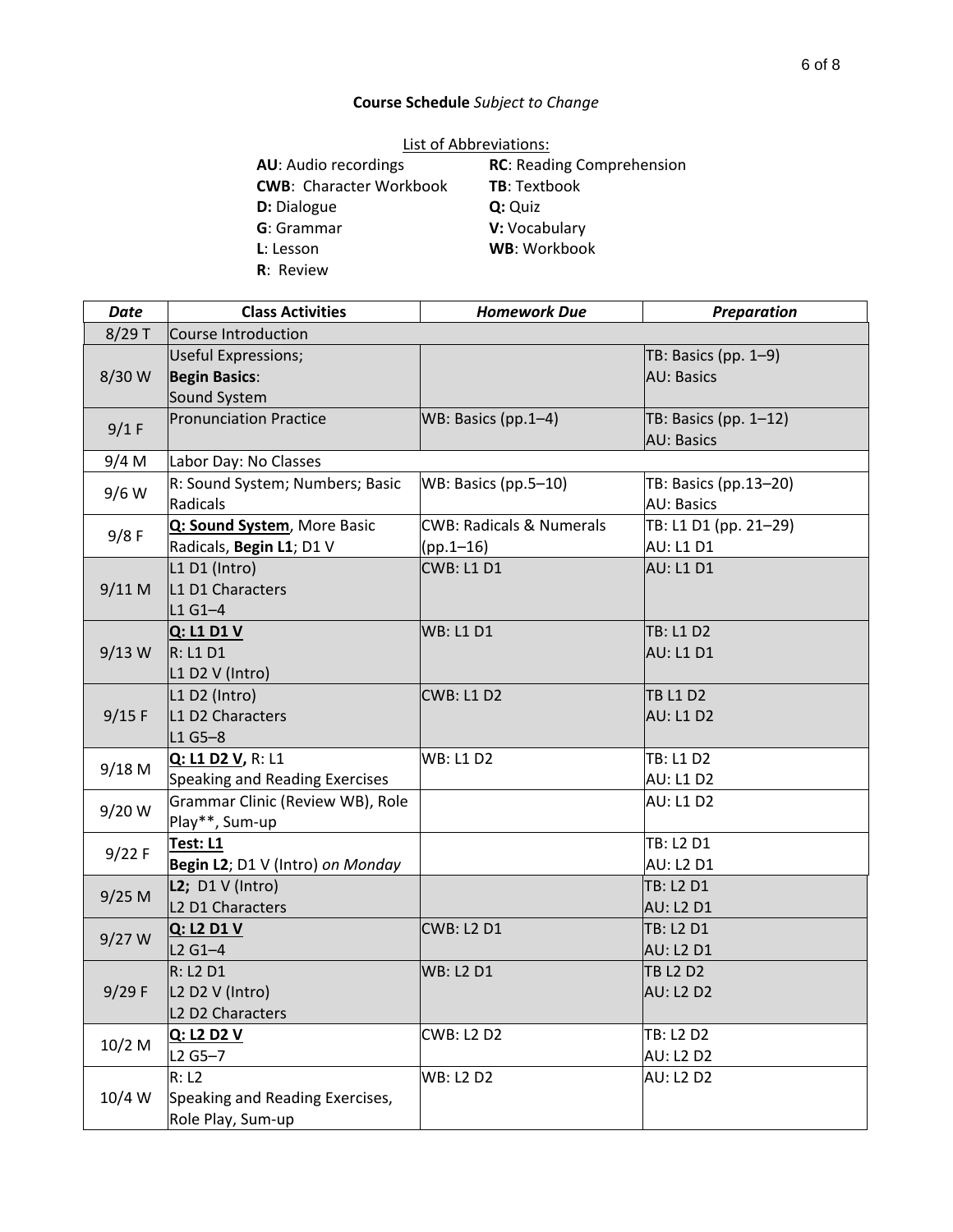| $10/6 F*$   | Test: L2                       |                       |                         |
|-------------|--------------------------------|-----------------------|-------------------------|
| 10/9 M*     | Begin L3; D1 V (Intro)         |                       | TB: L3 D1               |
|             | L3 D1 Characters               |                       | <b>AU: L3 D1</b>        |
|             | Q: L3 D1 V                     | <b>CWB: L3 D1</b>     | TB: L3 D1               |
| $10/11 W^*$ | L3 G1-6                        |                       | <b>AU: L3 D1</b>        |
|             | R: L3D1                        | WB: Part I            | TB: L3 D2               |
|             | 10/13 F* L3 D2 V (Intro)       |                       | <b>AU: L3 D2</b>        |
|             | L3 D2 Characters               |                       |                         |
| $10/16$ M   | Review Lesson 3                |                       |                         |
|             | Q: L3 D2 V                     | <b>CWB: L3 D2</b>     | <b>TB: L3 D2</b>        |
| 10/18 W     | L3 G7-8                        |                       | <b>AU: L3 D2</b>        |
| 10/20 F     | Fall Break Day: No Classes     |                       |                         |
|             | R: L3                          | <b>WB: L3 D2</b>      | <b>AU: L3 D2</b>        |
| $10/23$ M   | Speaking and Reading           |                       |                         |
|             | Exercises, Role Play, Sum-up   |                       |                         |
|             | Test: L3                       |                       | TB: L4 D1               |
| 10/25 W     | Begin L4 D1 V (Intro)          |                       | <b>AU: L4 D1</b>        |
|             | L4 D1 Characters               |                       |                         |
|             | Q: L4 D1 V                     | <b>CWB: L4 D1</b>     | TB: L4 D1               |
| 10/27 F     | L4 G1-5                        |                       | <b>AU: L4 D1</b>        |
|             | <b>R: L4 D1</b>                | <b>WB: L4 D1</b>      | TB: L4 D2               |
|             |                                |                       | <b>AU: L4 D2</b>        |
| 10/30 M     | L4 D2 V (Intro)                |                       |                         |
|             | L4 D2 Characters               |                       |                         |
| $11/1$ W    | Q: L4 D2 V                     | CWB: L4 D2            | TB: L4 D2               |
|             | L4 G6-7                        |                       | <b>AU: L4 D2</b>        |
|             | R: L4                          | <b>WB: L4 D2</b>      | <b>AU: L4 D2</b>        |
| $11/3$ F    | Speaking and Reading           |                       |                         |
|             | Exercises, Role Play, Sum-up   |                       |                         |
|             | Test: L4                       |                       | TB: L5 Dialogue         |
| $11/6$ M    | Begin L5 Dialogue V (Intro)    |                       | AU: L5 Dialogue         |
|             | L5 Dialogue Characters         |                       |                         |
| 11/8 W      | Q: L5 Dialogue V               | CWB: L5 Dialogue      | TB: L5 Dialogue         |
|             | L5 $G1-4$                      |                       | AU: L5 Dialogue         |
| 11/10 F     | R: L5 Dialogue                 | <b>WB: Dialogue</b>   | TB: L5 Narrative        |
|             | L5 Narrative V (Intro)         |                       | AU: L5 Narrative        |
|             | L5 Narrative Characters        |                       |                         |
| $11/13$ M   | Q: L5 Narrative V              | <b>CWB: Narrative</b> | TB: L5 Narrative        |
|             | $L5G5-6$                       |                       | <b>AU: L5 Narrative</b> |
|             | R: L5                          | <b>WB: Narrative</b>  | AU: L5 Narrative        |
| 11/15 W     | Speaking and Reading           |                       |                         |
|             | Exercises, Role Play, Sum-up   |                       |                         |
| 11/17 F     | Midterm Exam, L1-L5            |                       |                         |
| 11/20 M     | Begin L6 D1 V (Intro)          |                       | TB: L6 D1               |
|             | L6 D1 Characters               |                       | <b>AU: L6 D1</b>        |
| 11/22 W     | Thanksgiving Break: No Classes |                       |                         |
| 11/24 F     | Thanksgiving Break: No Classes |                       |                         |
| 11/27 M     | Q: L6 D1 V                     | <b>CWB: L6 D1</b>     | TB: L6 D1               |
|             | $L6G1-3$                       |                       | <b>AU: L6 D1</b>        |